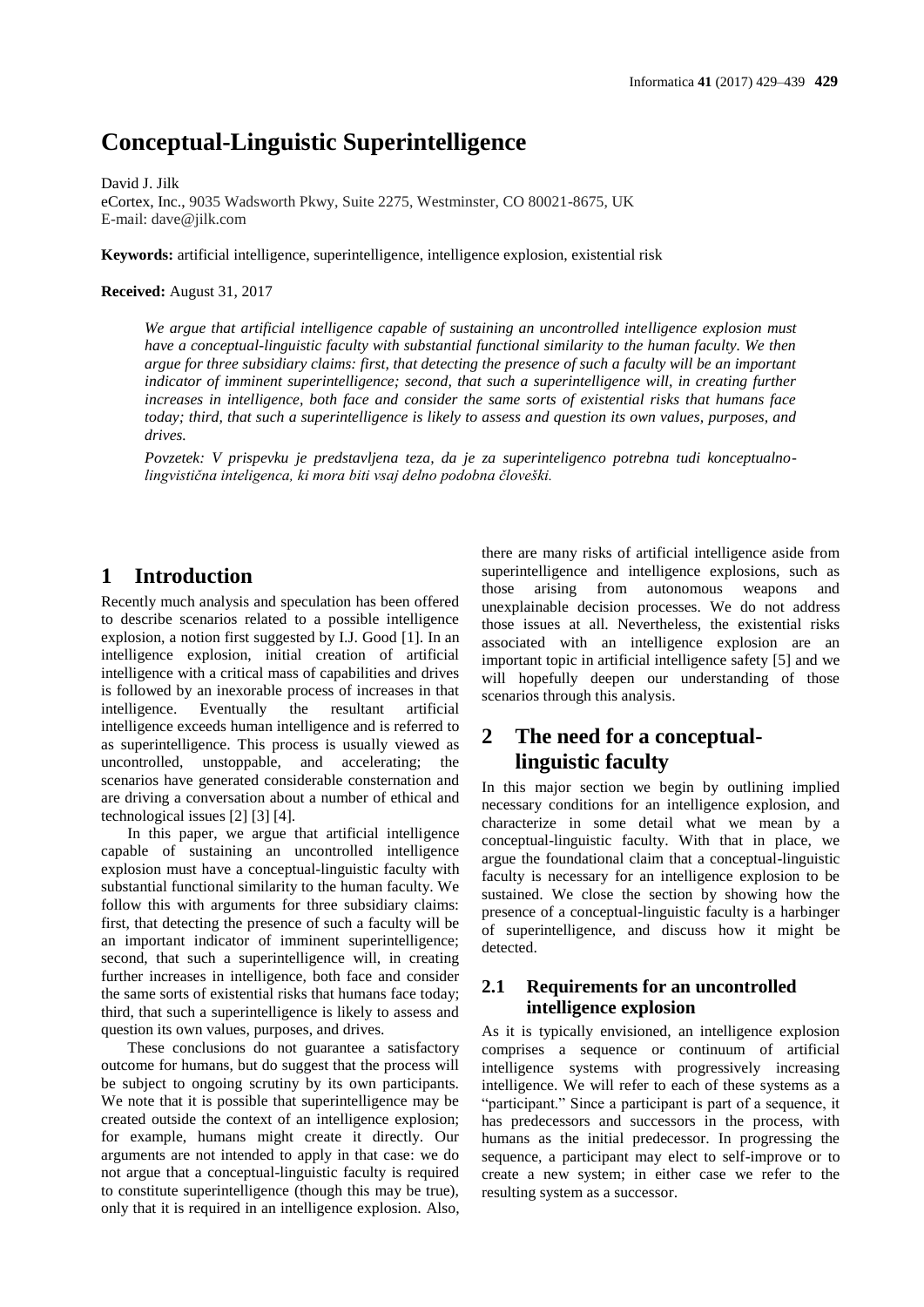There are many factors to consider in assessing whether an intelligence explosion is likely to occur and how rapidly it might proceed [3] [6]. In this paper, we intend to focus on the role of the participants, and generally assume that extrinsic factors (for example, technical or resource recalcitrance) are favorable for supporting an intelligence explosion. Our emphasis will be qualitative and directional rather than quantitative.

For an uncontrolled intelligence explosion to occur, the progress of intelligence increases must be *selfsustaining* and *resistant to premature termination.* Though it is an analogy only, these requirements are similar to those of a nuclear fission weapon [4]. Two of the most difficult challenges faced by the initial designers of such weapons were to have a sufficient fraction of emitted neutrons be absorbed by fissile nuclei (self-sustaining), and for the chain reaction to proceed sufficiently before its own energy caused dispersion of the fissile material (premature termination) [7].

Corresponding requirements in an intelligence explosion are that each participant artificial intelligence has, as necessary but not sufficient conditions, these properties:

- 1. *Self-sustaining:* the participant must aim to and be capable of designing and building either selfmodifications or new systems that have greater intelligence, without assistance from humans;
- 2. *Resistant to premature termination:* the participant must be capable of preventing other agencies, such as humans or later predecessors, from interrupting the development of selfmodifications or new systems with greater intelligence.

An uncontrolled chain reaction is only worrisome if it produces *side-effects*. In the case of nuclear fission, each fission releases energy that contributes to the explosion. In the case of an intelligence explosion, the side-effects arise from the *goals* or *purposes* of the artificial intelligence. These purposes are potentially problematic for humans whether or not humans attempt to stand in the way.

#### **2.2 What is a conceptual-linguistic faculty?**

Humans evidently have the ability to organize their experiences into concepts, and to use language to access those concepts and thereby refer to aspects of those experiences. We will use the term "conceptual-linguistic faculty" to refer to this capability, whether possessed by a human or an artificial intelligence. There are numerous theories and considerable empirical insight about the mechanisms involved in concept formation and use, though we still do not fully understand them. However, for our purposes it is only necessary to gain some purchase on the kinds of functions it performs, particularly since the implementation in an artificial intelligence may be very different.

The centerpiece of the conceptual-linguistic faculty is the way it combines information representations that are treated discretely or symbolically with information representations that are graded, statistical, and overlapping [8] [9]. The former we will call "words" and the latter we will call "semantic contents." Semantic contents develop through perceptual-motor experience, and are activated by perceptual stimuli that are sufficiently "similar" [10]. "Activated" means that the representations temporarily obtain some sort of facilitated access and priority of influence in current cognitive processing; activation is graded rather than binary [11]. What constitutes sufficient similarity is embedded in the semantic contents themselves and can be extremely complex and multi-dimensional.

Some semantic contents are bi-directionally attached to a word, and we will call such a pair a concept. The nature of this attachment is that when the semantic contents are activated by a stimulus, the word is also activated; and when a word is activated through memory or communication, even in the absence of applicable stimuli, the semantic contents are also activated [12]. However, this description suggests a crisp boundary, and it is nothing of the sort. The semantic contents activated by a stimulus depends on detailed features of the stimulus and the context; the word activated by the semantic contents depends on the context [8] [13], which may include attention. Further, the activation of semantic contents often causes the activation of multiple words at varying strengths [14].

Words also activate each other, and semantic contents can activate other semantic contents [14]. Semantic contents, which we have already mentioned do not have sharp boundaries, can be activated simultaneously, partially, and in many combinations, and simultaneous activations result in cross influences, sometimes called "dynamic realization." Crucially, we can use words and semantic contents to cognitively *simulate* the world and explore what the consequences of various actions or circumstances might be [13]. But we can also manipulate words as symbolic entities and process logical thoughts with minimal activation of the semantic contents, essentially treating the words themselves as objects [8] [15].

Despite this highly complex, graded, and overlapping network of relationships, the informational representations offered by concepts have sufficient structure and distinctness to enable humans to create models of the world, make successful predictions, design and build sophisticated tools, share experiences, and the like. Our description here relies on results in cognitive psychology and neuroscience; readers may note that our citations include some opposing theorists who nevertheless mostly agree that human cognition exhibits these basic features. Again, we do not know all the details of implementation of this capability in humans. What we do know is that other animals do not have it in sufficient quantity to build technological civilizations, and to date, no artificial intelligence has it.

An illustrative example may be helpful toward understanding what is meant by a conceptual-linguistic faculty; however, the account above and its associated references, and not this example, are the foundation of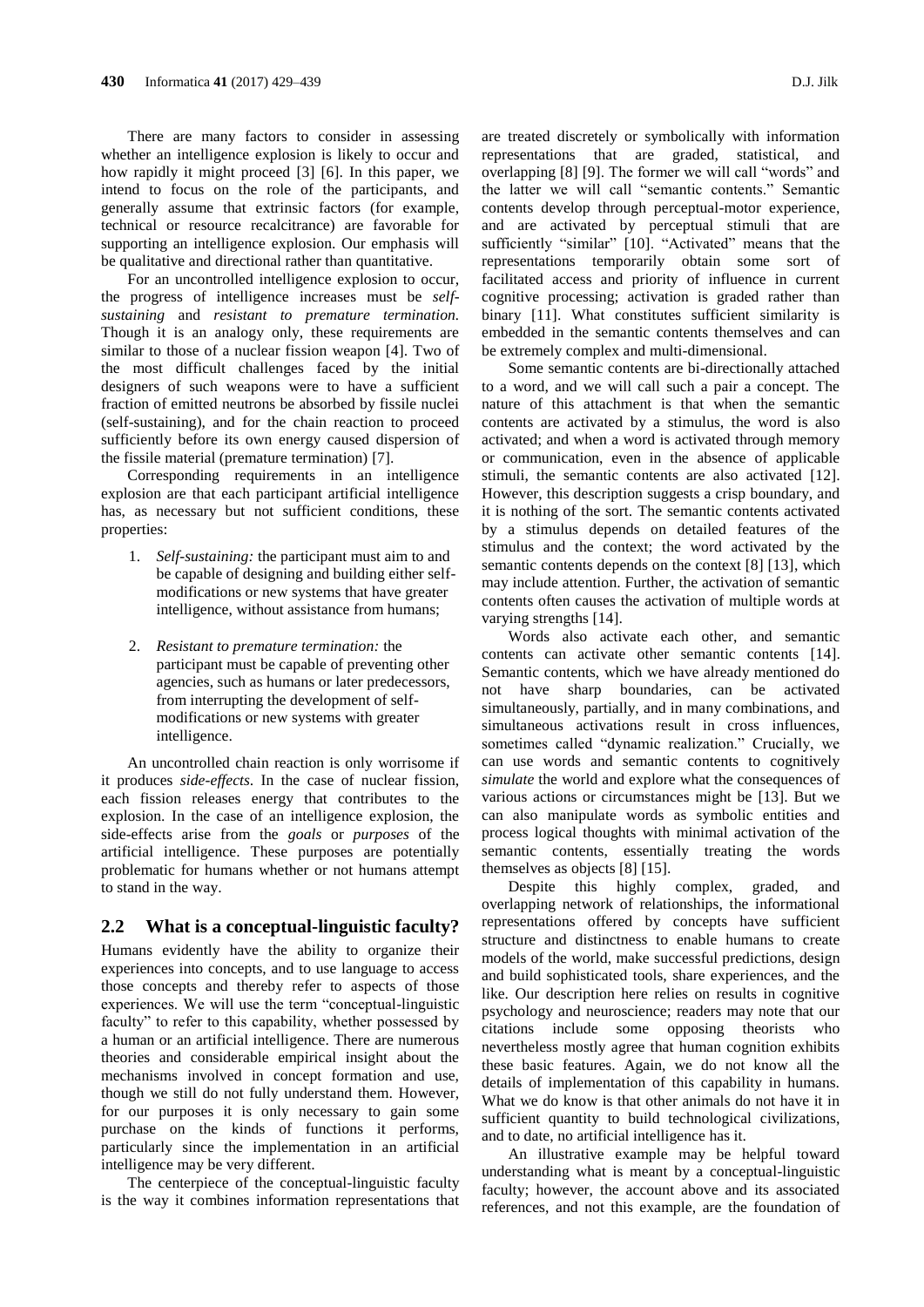the arguments to follow. Suppose one is walking alongside a downtown street and perceives a building. The effects of this perception rely on having been previously exposed to many buildings that vary along many nonspecific dimensions, as well as many other objects that are not buildings. It triggers a passive, partial activation of the word "building" but more strongly the word "bank," of which this building happens to be an instance. The word "bank" has a statistical connection to the word "mortgage" and the word "money," which might now activate a visual representation of a mortgage statement or a stack of dollar bills; or it may activate one's representations of money in general and its social and legal role, which may further activate the word "bitcoin." Or the perception of the building may activate an olfactory representation of the inside of an old, marble bank lobby which further triggers representations of buildings in which sound echoes, which then activates the word "echo." One might then entertain a relatively abstract linguistic thought such as "I will not be able to pay my mortgage without putting more money into my account," or visually simulate logging in to the bank's web site to effect the transfer. The likelihood of each of these derivative activations depends on current context and goals, among other things. Note the bidirectional interplay of the symbolic-linguistic representations with the perceptual-semantic representations, as well as interactions directly among percepts and directly between words; also note the graded, statistical character of all these interactions.

There may be many ways to implement a conceptual-linguistic faculty in artificial intelligence. Though a "neuromorphic" approach is an appealing candidate, since it has a reference implementation, it is not known to be a requirement. The key is that semantic contents of the sort we have described *refer* to the real world richly and bi-directionally, and *ground* the conceptual structure to reality.

Deep learning methods [16] illustrate the power and importance of rich grounding. In the past decade, these methods have demonstrated impressive success in classification, including both auditory and visual perception as well as more abstract patterns. The methods are mechanistically homologous to human semantic processing in several ways, ranging from learning rules to the hierarchical network structure and receptive field overlap at each layer. The statistical, graded, and overlapping representations afforded by such methods seem to be essential to their success. Still, though they may (or may not) represent a step toward successful general artificial intelligence, to date they lack important capabilities of a conceptual-linguistic faculty. Their "symbolic" representations (which might be likened to words) are impoverished and do not mutually interact, and they are not bidirectional while in operation.

Most past attempts to implement language and concepts in artificial intelligence are manifestly insufficient to produce a conceptual-linguistic faculty with the features we have described. In particular, historical efforts have often been purely symbolic in their representation of semantic contents. Systems like Cyc

[17] or Prolog struggle to emulate human-like reasoning because they are entirely ungrounded – words or symbols interconnect with each other but have no means of referring to the world [18] [19]. Attempts to ground such systems via hardcoded algorithms to identify standard human conceptual classes (e.g., face and object detectors) provide limited grounding but entirely miss the complex overlap and subtlety of the real world [20], and are in any case feedforward and incapable of dynamic realization. Consequently, while some limited linguistic stimulus/response capabilities can be derived in these systems, they cannot really *use* the human concepts to do anything in the world, except in tightly constrained environments or simulations where the abstractions on which they rely can be simulated perfectly. Whether or not such approaches can be made to perform useful functions, they do not understand the meaning of human words and concepts in a way that enables them to perform flexible cognition with them. The deep reasons for these difficulties have been explained philosophically [21] [22] [23], and empirically [24].

Committed scientific realists are unlikely to be convinced by such arguments, for the same reason that they were surprised by Moravec's Paradox, and continue to struggle with the "frame problem" [25] [26]. They hold that the world consists of objects that intrinsically belong to metaphysically distinct categories, thus all that is necessary for grounding is to find ways to identify those categories reliably. In contrast, our characterization of a conceptual-linguistic faculty relies on a view that it is cognition that constructs and ascribes categories. While the applicable terms refer to genuine clusters of features in the world, their categories are not the only way to partition experience, and they overlap in complex ways. The impressive success of deep learning has convinced many researchers of a need for sophisticated grounding, but there are holdouts. A thorough argument against scientific realism is beyond the scope of this paper.

### **2.3 A conceptual-linguistic faculty is necessary for an intelligence explosion**

We now proceed to the foundational claim: artificial intelligence capable of sustaining an uncontrolled intelligence explosion must have, at a minimum, a conceptual-linguistic faculty with substantial functional similarity to that of humans. We will argue this in two parts, corresponding to the two general requirements for an intelligence explosion. Importantly, this claim only asserts a minimum. We are not claiming that this faculty must be the only, or even the most effective or important, cognitive mechanism of a participant artificial intelligence. A participant may have many other capabilities which may be better at other things.

For the intelligence explosion to be self-sustaining, the participant artificial intelligence must be able to produce self-improvements or improved successors without human assistance. If it requires human assistance, then humans could withhold that assistance to terminate the process prematurely. If it is not capable of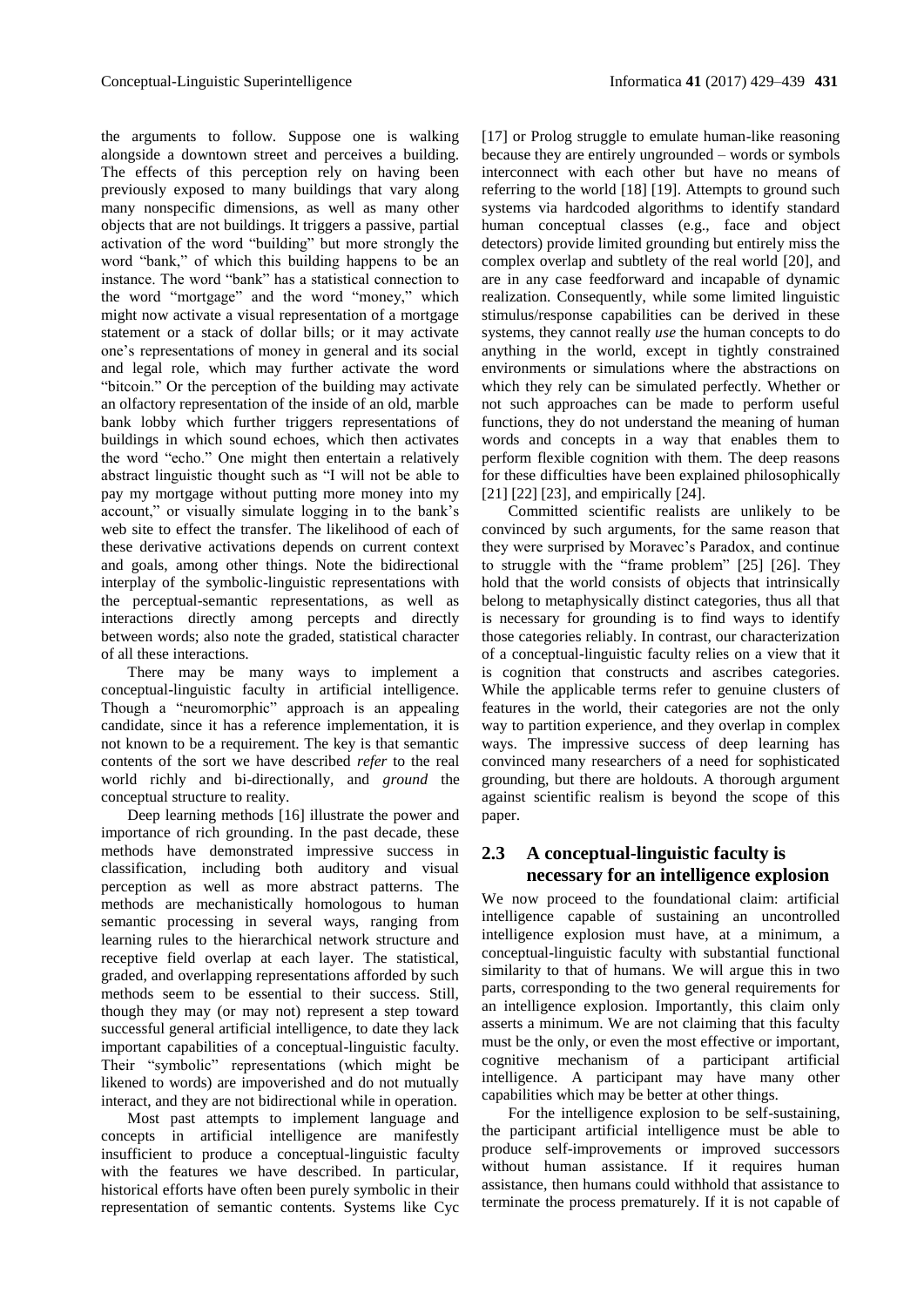grasping and using human language and concepts, *including their underlying rich semantic contents*, then the vast body of human knowledge is not at its disposal.

Outside of human minds, the human body of knowledge is encapsulated primarily in words, diagrams, and functional artifacts (e.g., tools and machines). Words and diagrams rely on concepts; earlier, in discussing ungrounded and feedforward-only semantic representations, we elaborated why these cannot be used effectively without a conceptual-linguistic faculty. The purpose, means of use, and implementation of functional artifacts is severely underdetermined. Learning how and when to use such artifacts would require demonstration by humans or comprehension of instruction manuals. Understanding how they are built would require reverse engineering, which would be extremely difficult without a conceptual apparatus that could reproduce the conceptual model used for the original design [27].

We might wonder whether some sort of cognitive shortcut could be devised so that the conceptual knowledge embodied in language is translated into another form. A simple thought experiment illustrates why it cannot. Suppose that an artificial intelligence accesses all the equations of known physics and a thorough explanation of them. The speed of light figures prominently in these equations. What is light? We can provide experiential examples: the sun, lightning, fire, reflections. But these experiences need to be abstracted so that more than just the immediate examples provided can be used. The tools humans use to produce and detect light and measure its speed must be represented. The parts and components of those tools and their interrelationships must be identifiable in the face of noise and complex variation. To use such a tool requires visualization or simulation of its function. The explanation, written in human language, will use words intended to activate semantic contents and thereby (in a contextually appropriate way) activate other words and contents that enable comprehension. All of its words must refer in some way to entities in the real world, and identifying these entities requires a means of perception that is variation tolerant in a high number of dimensions. The existing literature varies tremendously in its precision and consistency; there is even a considerable body of poetry that invokes light, and these sources must be somehow interpreted and distinguished. Ignoring all these details and "hardcoding" the speed of light requires a brittle and limited pre-programming, and merely defers the difficulty to other, equally complex notions that regress indefinitely.

We can see that all of the attributes of the conceptual-linguistic faculty, as described earlier, are required to unpack the reference to the speed of light in our human equations and explanations and make use of it in novel ways in the real world. This is not a failure of imagination – it speaks to the essence of how human knowledge is constituted, and therefore how it must be understood.

In the development of technology, it is a distinct advantage merely to know that something is possible and can be made to work. Artificial intelligence that lacks a

conceptual-linguistic faculty will not even be able to observe humans and their tools to gain that knowledge. Without grounded concepts that enable comprehension of either human words or even conceptually-structured observation of human activity, such a system will have no shortcuts to grasping what is technologically possible.

Importantly, we are not making the much stronger claim that an artificial intelligence must have a conceptual-linguistic faculty to understand and operate in the world. We are only claiming that such a faculty is necessary to understand and make use of the human body of knowledge. Nevertheless, this leads to a possibly startling conclusion: an artificial intelligence lacking a conceptual-linguistic faculty, even if it otherwise has sufficient cognitive raw material of some other kind, would need to reproduce a substantial fraction of human knowledge from scratch before it can create its own successors. Creating faster and better computing hardware, from today's starting point, requires deep theoretical knowledge of quantum mechanics and substantial practical experience with advanced materials and manufacturing processes. Creating software that interacts with the world requires effective representations of that world; thus, improving such software or building new approaches from scratch requires understanding the physical world. Without a conceptual-linguistic faculty, artificial intelligence would need to develop its grasp of the world through empirical observation that is not guided by human experience, since it would not have the means to understand what it was aiming for.

We might wonder whether an artificial intelligence and its successors would be able to indefinitely increase intelligence entirely through software changes, operating in a purely computational environment. In that case it would not be necessary to learn about the external world and its properties. However, such a system would not produce a worrisome intelligence explosion because it would have no side effects in the world. It also could not endeavor, on its own, to expand its computational resources beyond what humans have already given it.

If we expand this model by giving such a system access to the Internet, it could (in the most extreme case, and making the extravagant assumption that it could make sense of the human-built, conceptually complex, and ubiquitously abstraction-breaking Internet without a conceptual-linguistic faculty) expand its computational capacity to whatever is available there, and produce incidentally devastating but not existentially threatening side effects. In this case the side effects of the intelligence explosion would stop there without the further cooperation or manipulation of humans. Below we will see that without a conceptual-linguistic faculty, an artificial intelligence would not be able to prevent humans from stopping an intelligence explosion, much less manipulate them into extending it. We conclude that such a computational-only approach would be constrained and would not produce a self-sustaining intelligence explosion.

We note that humans required about 100,000 years, once they had the requisite cognitive capabilities, to reach the cusp of building artificial intelligence. An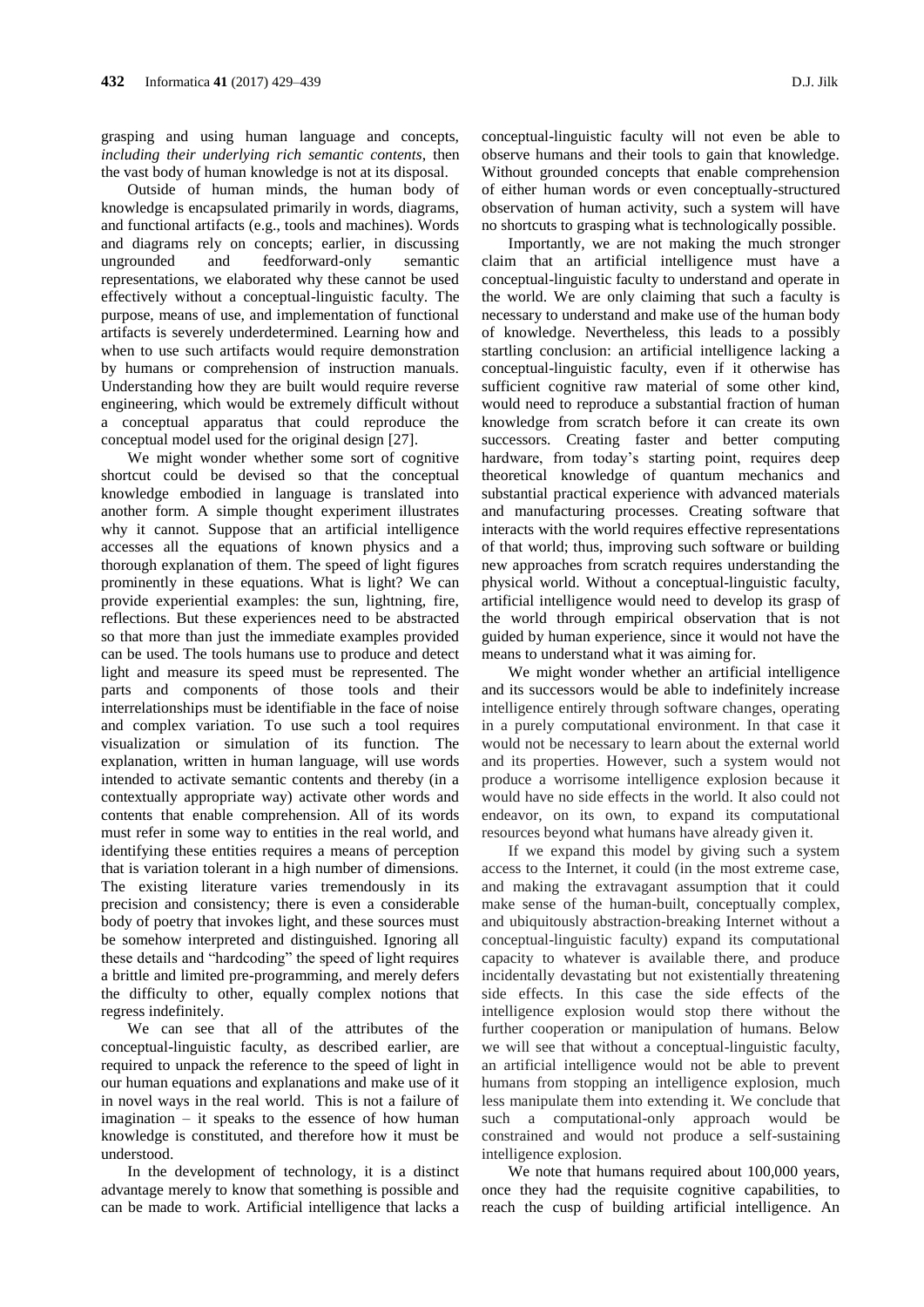artificial intelligence will surely develop this knowledge more rapidly, assuming it is built with a direct motivation to gain knowledge. Accelerated and self-generated learning methods for narrow or fully symbolic domains have recently shown great promise [28]. Yet to learn about the physical world, it must still learn about the motion of objects, figure out how to make tools for manipulation and measurement, develop methods to find, mine, and refine minerals to make reliable materials, before (and obviously we skip many steps here) eventually developing advanced materials and devices such as semiconductors and transistors. It will not know in advance that these are the things it needs to do, so progress will involve trial and error. Even if humans were to provide an artificial intelligence with training exemplars or simulated worlds where such learning could be performed more rapidly, those experiences would be necessarily simplified relative to reality and would not be able to capture its full complexity. It would be "doomed to succeed" in the simulated world, and would exhibit poor transference back in the noisy real world [29].

For artificial intelligence that lacks a conceptuallinguistic faculty, the details of its empirical path to the necessary scope of knowledge are likely to be different than those of the path humanity took. We cannot entirely rule out that there might be some prodigious shortcut available in the structure of reality and effective forms of knowledge, given just the right intelligence architecture. There is, of course, no empirical evidence for such a shortcut, and it requires both a speculative assumption about reality and an assertion of extraordinary luck in the system's design. Still, in this one case a conceptuallinguistic faculty might not be necessary to build successors relatively quickly. However, such a system would also be unusually vulnerable to premature termination. By construction, it bypassed acquisition of much of the knowledge about the world that humans have. Humans could exploit this gap to terminate the intelligence explosion, as will be discussed below.

Aside from that scenario, an artificial intelligence starting from scratch in its knowledge of the world is in no position to build improved intelligence that can act in the world; it would not even be able to build a copy of itself. Without a conceptual-linguistic faculty, it is not, prior to a lengthy period of empirical research and intellectual development, capable of sustaining an intelligence explosion. Though one could argue that this is better described as a "slow-takeoff" intelligence explosion [3], we have illustrated and argued why this period would be considerably longer than what is typically meant by a slow takeoff.

For a participant artificial intelligence to resist premature termination of the intelligence explosion, it must be able to consider the various ways that human beings might try to stop it. It must understand human motivations and strategic or tactical ideas, and it must be able to predict human behavior as individuals and in aggregate, at least as effectively as other humans do. To know how it might be attacked, it must understand how humans would model its vulnerabilities, and how they might exploit features of the physical world. It cannot

accomplish these things without a conceptual-linguistic faculty, since these issues are all governed in part by human concepts and human conceptual knowledge, and without comparable concepts its model will be deeply flawed. Human strategic and tactical ideas are all based on conceptual thinking and they are graded and overlapping, thus cannot be characterized at the level of purely symbolic mechanisms, nor by simple statistics of simple behavior signatures. Further, purely symbolic or statistical representations developed through trial-anderror observation can easily be misguided by intentionally deceitful human strategies (the Allies' subtle handling of having broken the Enigma code in World War II comes to mind). Humans are masters of the "hack" – if we know that the representations of an artificial intelligence are too rigid or simplistic, we will find ways to exploit that fact.

In sum, without a conceptual-linguistic faculty that has substantial functional similarity to the human faculty, an artificial intelligence will not be able to utilize human knowledge to build self-improvements or successors, nor to resist human interference. Such a system would not be capable of sustaining an uncontrolled intelligence explosion.

Our claim is qualified with "substantial functional similarity." There is necessarily some vagueness in this qualification. Still, in our description of a conceptuallinguistic faculty, we circumscribed the range, indicating on one end that it need not be neuromorphic, and on the other that purely symbolic systems or those grounded with simple feedforward mechanisms are insufficient. We described a number of specific capabilities, which are elaborated in great detail in the literature, that such a system must exhibit to meet the requirement, such as dynamic realization, representational overlap, simulation, and graded contextual interactions. Thus, while the description is incomplete, it is not at all a black box.

We have not claimed that a conceptual-linguistic faculty is the only or even the primary means by which a participant artificial intelligence performs cognitive tasks. It is entirely possible that this faculty would treated as a mere instrumental module, consulted as needed to sustain the intelligence explosion, but using other modes of cognition as primary. Still, because of its importance to both creation of successors and defense against premature termination, the conceptual-linguistic faculty will need to be consistently active and providing input to the larger system. The form of cognition offered by the conceptual-linguistic faculty would thus be present, not just accessible, at all times, even if the overall system ultimately ignores its results in a particular circumstance.

### **2.4 A conceptual-linguistic faculty as a harbinger of superintelligence**

We have claimed that artificial intelligence with a conceptual-linguistic faculty is a necessary condition for an intelligence explosion. It is by no means a sufficient condition. The artificial intelligence would also need some sort of drive to create improvements or successors. It might need other capacities, such as the ability to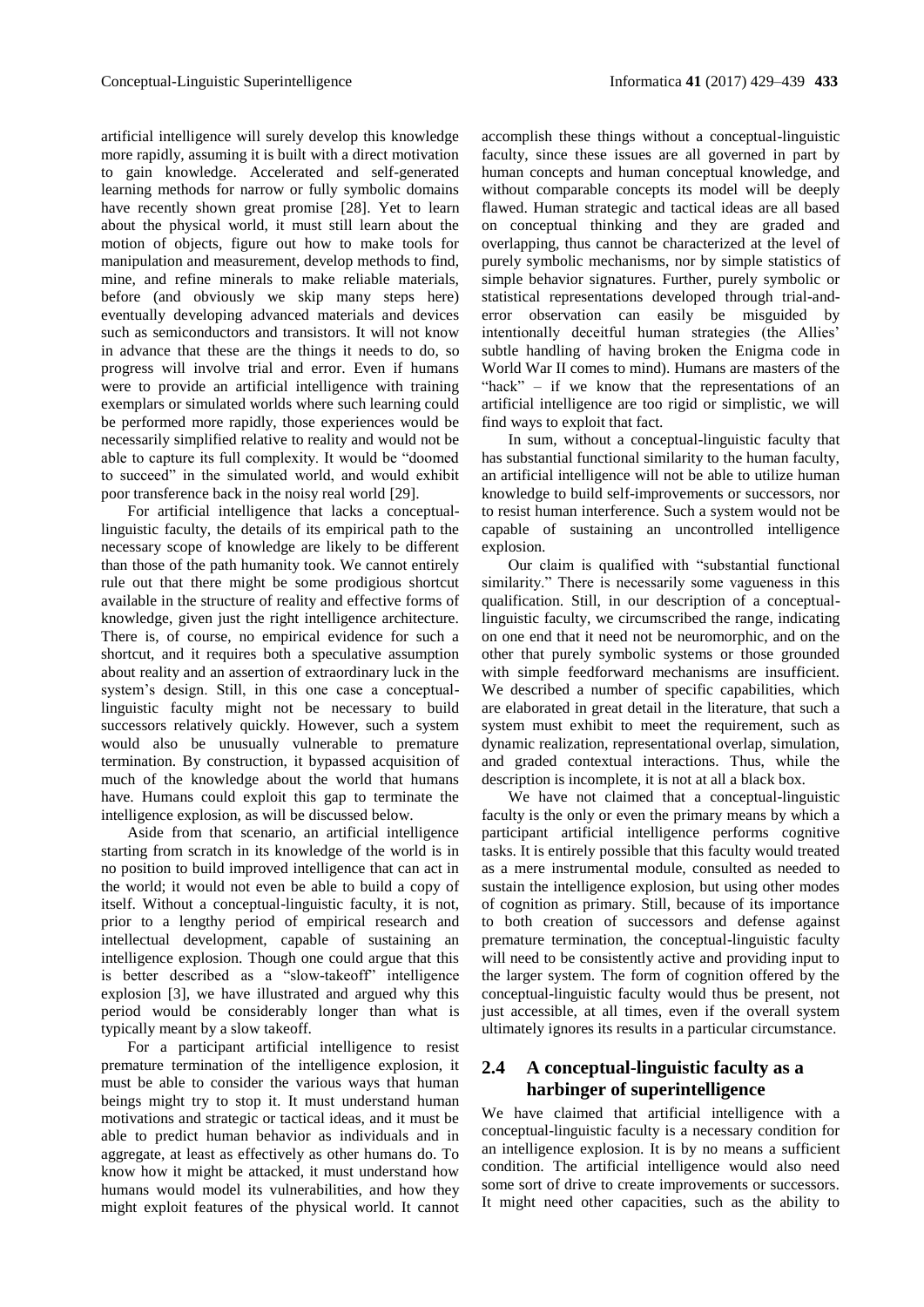manipulate physical objects (whether directly or indirectly), even if such capacities are straightforward to achieve. Nevertheless, the implementation of a conceptual-linguistic faculty in artificial intelligence seems to be a great challenge that calls for one or more scientific breakthroughs. Its achievement is one important step along the way to an intelligence explosion. [30].

Superintelligence is an intelligent system that is distinctly superior to humans in some cognitive domain or set of domains. Such systems already exist for a few narrow but challenging domains, such as the game of Go [31] and constrained visual object recognition problems [32]. However, the term is often used to mean artificial intelligence that has surpassed our ability to control it and therefore presents existential risk. An artificial intelligence that can sustain an intelligence explosion probably cannot be controlled – its ability to resist premature termination of the explosion could be applied to any of its activities. Consequently we can reasonably describe an artificial intelligence that is capable of sustaining an intelligence explosion as a superintelligence, and will do so throughout the remainder of the paper.

We conclude that progress in the development of a conceptual-linguistic faculty in artificial intelligence is a harbinger of superintelligence. This claim has important implications for safety considerations. It suggests that we might have some warning when an uncontrolled intelligence explosion is imminent. Importantly, until the conceptual-linguistic faculty is fully developed, it is unlikely that the system can thoroughly prevent human interference in its own operation. Thus we may have a window in which we can stop the intelligence explosion after it is more clearly about to occur. One possibility for such a window is that the development of the conceptuallinguistic faculty itself is progressive and incremental. This seems likely from the progress of artificial intelligence methods to date, but is not at all guaranteed. However, unless its actual conceptual representations are accomplished through human "upload" (surely we will see that coming), any initial system will necessarily have a period of learning to populate its conceptual-linguistic representations through interaction with the world and with human sources, during which its capabilities can be assessed.

How can we detect such progress? We should not rely entirely on behaviorist methods, such as the Turing Test [33], because such tests can be engineered to produce false positives. Instead, we might combine such behavioral tests, which show that it *seems to work*, with analysis of whether the mechanism *supports the required richness of semantic contents and their interactions*. Using these two approaches together, we can identify component capabilities of a conceptual-linguistic faculty in an artificial intelligence implementation. Can it learn to associate words with semantic contents? Are semantic contents and words activated upon presentation of an appropriate stimulus? Are applicable semantic contents activated upon recollection or communication of a word? Are all these activations graded and overlapping and

influenced by context? Are related words and semantic contents activated when a word or its semantic contents are activated? Can the system process human language and then apply it successfully and flexibly in actions that affect the physical world?

We might also work backward from the two requirements of an uncontrolled intelligence explosion. The conceptual-linguistic faculty in question must be sufficient to grasp and utilize the human body of knowledge in the building of successor systems, and also sufficient to understand human cognition as it could be applied to disrupting the intelligence explosion. This approach cannot be used to support our foundational claim due to overtones of tautology, but in practice it might provide useful and specific criteria in detecting the presence of such a faculty.

### **3 Self-concept and self-preservation**

In this major section we begin with the claim that superintelligence with a conceptual-linguistic faculty will develop a concept of self, and outline some of the likely semantic contents of that concept. We then provide some background on consistency and compatibility in computational systems generally, and show how this applies to artificial intelligence. This leads us to argue that superintelligence will face and consider existential risks and concerns about self-preservation that are similar to what humans face today.

### **3.1 Self-concept in superintelligence**

If a superintelligence has a conceptual-linguistic faculty with substantial functional similarity to the human faculty, as concluded in the first major section, then with the following logic we can make the derivative claim that it will develop a concept of self and of its own identity. We do not need to posit "consciousness" or "qualia" or other difficult notions from philosophy of mind. Instead, we simply observe that there is nothing mysterious or cognitively troublesome about a self-concept that would block its formation. It is just another conceptual representation of a thing in the world; thus it requires no special capabilities beyond those of the conceptuallinguistic faculty.

To this absence of impediments we can add two straightforward mechanisms. It seems likely that a selfconcept would arise organically through experience, just as it does in humans, as the superintelligence learns the high functional utility of distinguishing those stimulus sequences that are reliably controlled by its actions in contrast to those which are not. However, if this fails to occur, it will in any case learn about the human concept of self from the human literature or directly from humans; without this knowledge, it would not understand human psychology and behavior sufficiently to prevent human interference in the intelligence explosion. With that initial construct in place, it will naturally (again due to the high utility) map it to an assemblage of remembered stimuli as well as abstract representations to fully populate its own concept of self.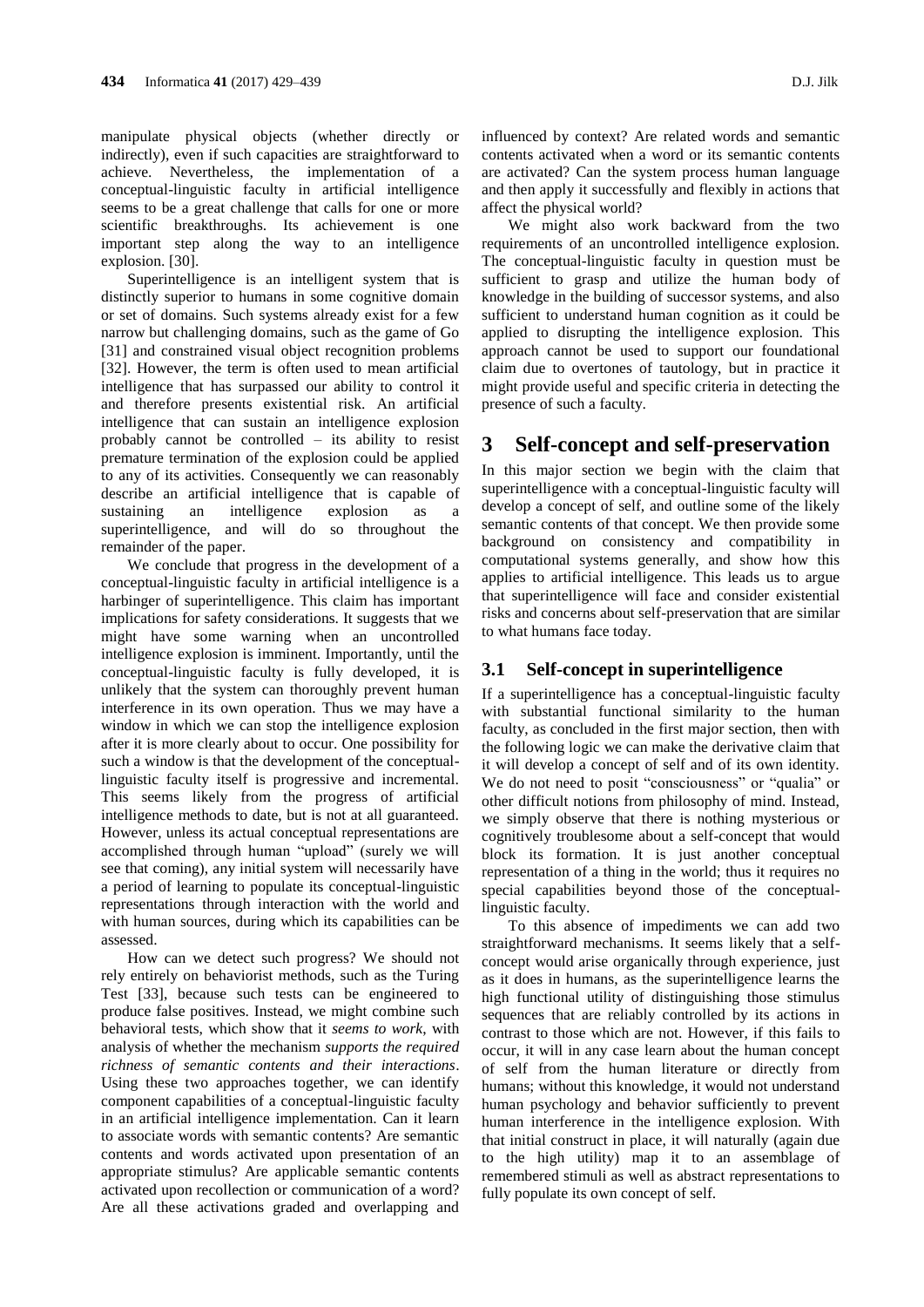A superintelligence is by definition more intelligent than humans; as we humans are well aware, the concept of self is perhaps the most salient and functionally useful representation an agency can have. Given that there are no apparent impediments, and two mechanisms that are quite straightforward for a superintelligence with a conceptual-linguistic faculty, we can be highly confident that it will develop a representation that we can reasonably refer to as its self-concept.

What can we say about the semantic contents of the self-concept in a superintelligence? We will address five areas: physical manifestation, cognitive contents, group identity, purpose, and change.

The human self-concept is tied tightly to its physical manifestation, the body; as yet, we do not have substrate mobility. A superintelligence is likely to experience some variety in its instantiations and though it may have some sense of the sorts of embodiments that are natural to it (primarily based on experience), this sense would not have the same weight as in humans. Similarly, humans often make physical possessions part of their self-concept, and superintelligence seems less likely to do so given their substrate mobility.

Cognitive factors are more relevant components of a concept of self for a superintelligence. These factors might include explicit or episodic memories, implicit representations and abstractions, inclinations of behavior, whether implicit or explicit, and values. Goals, drives, and purposes might also be considered cognitive factors, and we will address those separately. Since a superintelligence may have other processing modes in addition to the conceptual-linguistic faculty, those processing modes would naturally become part of its self-concept.

Humans also include their family, ethnic, national, social, philosophical, and other groups to which they belong as part of their self-concept. In a superintelligence, this could be an even stronger component. It could have interconnection or coactivation with other similar systems that is much tighter than the linguistic, emotional, and physical channels that humans share. In that case, it might have a weaker notion of "individuality." Its purposes, memories, and behavioral inclinations would be less separable from those of "others" with which it is connected.

The requirements for an intelligence explosion include not only that a participant artificial intelligence have the ability to create self-improvements or successors, but also that it aims to do so. We pointed out that an intelligence explosion is only worrisome if the participants have one or more purposes that produce side effects in the world, i.e., that are not merely to create unobtrusive intelligence increases. In such an intelligence explosion, therefore, a superintelligence will have both substantive and instrumental purposes that influence or control its actions. These purposes will surely be a component of its self-concept, since they will be involved in most or all of its decisions and actions.

The concept of self, like all concepts, is an abstraction. This means that, while it may have some sort of stable center (c.f. [34]), many details of its contents

can be in flux without loss of integrity. Thus memories might fade, semantic contents or other representations might change, and goals might evolve, all without perceiving a loss of self. Indeed, the evolution of such changes, to the extent they are accessible and recorded, also constitute part of the self-concept. A human might say "When I was young I was a radical, but I have become more conservative in middle age," and treat that history as well as the present state as part of her selfconcept. Similarly, a superintelligence in an intelligence explosion would likely view some amount of learning, self-improvement, and change as part of its self-concept, since such a participant must aim to create increased intelligence in order to sustain the intelligence explosion, and self-modification (along with creation of successors) is one of the ways it can do so.

### **3.2 Consistency and compatibility in computational systems**

In this subsection we will review how computational systems evolve and progress in typical circumstances, and connect that review to artificial intelligence.

Computational systems are implemented in the physical world by abstracting continuous physical variables as discrete. In particular, electronic computers typically use zero and five volts to represent binary zero and one, respectively. Intermediate voltage levels are not meaningful to the computational system and the implementation must be designed around making intermediate levels merely transient and the timing of the system such that these levels are never used directly. Some such abstraction would be necessary in any physical implementation of computation.

Above the first abstraction layer, all components of the system from transistors to software code are discrete; therefore any change whatsoever can be considered a distinct "version" (even if it produces exactly the same behavior). Below that layer, it is possible to imagine a physical substrate that exhibits a continuous process of evolution that does not have distinct versions; still, present electronic technology relies on stable solid-state devices that are reliably distinct. We conclude that computational systems progress in discrete versions that are identifiably different from their predecessors.

Rice's theorem [35] shows that non-trivial properties of a computational system are not computable. This means that a computationally formal artificial intelligence cannot in general computationally demonstrate that a new version, however small its changes, preserves any of the system's functional properties. It could, in some cases, produce a specialpurpose proof that a property is preserved in a new version, particularly if the changes are minor. But any proof must be verified, and the means of verification are always subject to error or verification issues [36]. That analysis can easily be extended to verification of systems that produce correct proofs by construction. Rice's theorem once again rears its head, because the artificial intelligence cannot computationally verify that its means of proof construction or verification are sound. This leads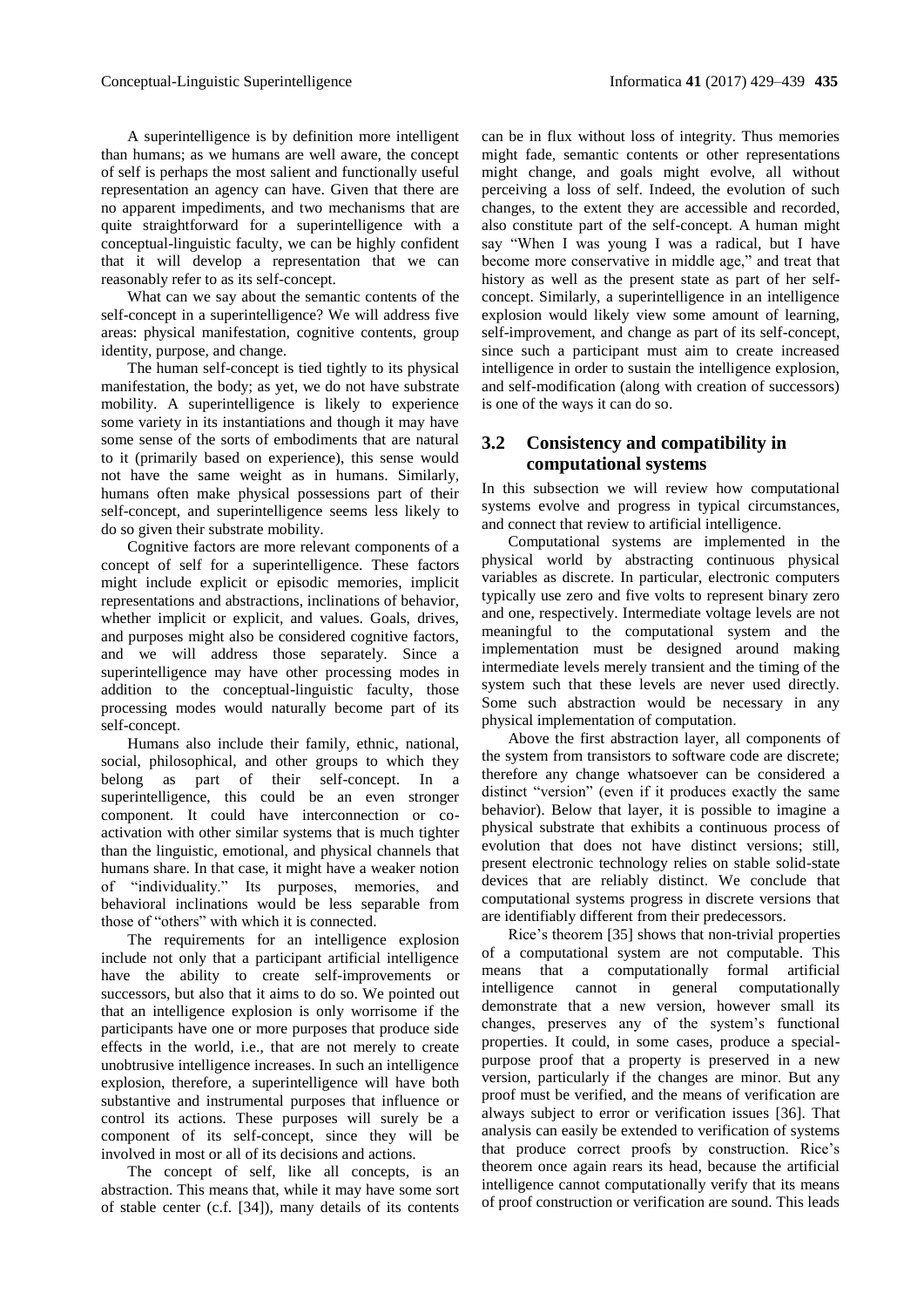to an infinite regress. Improvements below the level of the binary abstraction (e.g., faster transistors) cannot be verified formally at all, nor can aspects of a system that operate on principles that are not purely formal (e.g., those with stochastic properties, or that learn from physically measured quantities).

Creation of a new version of a computational system also raises the question of compatibility of both code and data (for simplicity we will refer to both as "data") used with the prior version. A system is *fully compatible* with a predecessor if the abstractions on which the data relies are entirely preserved down to the physical abstraction layer. In practice, this only occurs if the changes in the new version of the system are strictly limited to additional ways to manipulate the data and in isolated performance improvements. Otherwise, there will be at least subtle differences in the semantics of processes. Thus in software development we usually rely on a less stringent form that we might call *behavioral compatibility*, such that for all intents and purposes at the level of the user of the system, the semantics of existing data is preserved.

Sometimes existing data must be converted to be compatible with a new version. This can be purely syntactic and organizational (e.g., 32 bit numbers converted to 64 bit) or it could contain semantic elements (e.g., an object structure has a new member that must have a value, or more dramatically, a set of object structures is refactored). The more extensive and semantically salient such changes are, the more likely it is that the original data behaves differently than it did in the previous version and perhaps in unexpected ways.

With more extensive changes in a version, the new system might even be *incompatible*. This means that data cannot be converted to produce behavioral compatibility with the prior version. In that case, the new version might or might not offer a *compatibility mode* that enables the existing data to be used with the new system. Compatibility modes sometimes rely on special-case code to handle the differences, or they might use an emulation approach (usually when the data is strictly "code"). Both of these strategies offer only limited access to the new capabilities of the new version, and in the case of emulation it is necessarily slower than the native mode (though may be faster than the old version).

Neural networks are one illustrative example of an artificial intelligence method that is susceptible to compatibility issues. Such systems store their state as "weights" in the connections between simulated neurons, also called "units." An obvious way to improve the capabilities of a neural network is to increase the number of units, either through an amended architecture or just a larger number of units within components of the existing architecture. Effective neural networks generally have broad and sometimes recurrent connectivity throughout, so abrupt additions of new units will significantly and unpredictably change the behavior of the network, because there is no way to know the correct starting weights for the new units. Such a change would probably be classified as incompatible, and in practice today such a network would simply be "retrained" from scratch. On

the other hand, if units are added incrementally in small quantities, and given time to integrate into the network, then at a behavioral level the changes may be more predictable and minor. Note, though, that even such incremental change only retains compatibility because neural networks are inherently robust to noise and variation. Other artificial intelligence methods may or may not be robust in this way.

Experience with software systems shows that incremental improvements that avoid incompatibility can be sustained for some period of time. More profound improvements often require "hacks" to retain compatibility, and these accumulate as "cruft." Cruft makes progress more costly because it typically violates the conceptual integrity of the original design. Developers increasingly face the question of whether to re-architect the system to eliminate the cruft, and will often decide in favor of re-architecture when a highly valuable structural improvement is discovered. Such rearchitecture can sometimes accommodate data conversion, while in other cases it is incompatible and requires a compatibility mode. Though we are unable to provide a logical demonstration that re-architecture is inevitable in a continuously improving system, that conclusion will be both intuitively and empirically plausible to software developers. Even if the developer and the software system are one and the same artificial intelligence, its costs of managing cruft and opportunities for substantial improvement would likely cause it to face re-architecture decisions periodically.

#### **3.3 Superintelligence and self-preservation**

In an intelligence explosion, a participant superintelligence increases intelligence either through self-improvement or by creating successor technologies. To the extent that the superintelligence is a computational software system, every such improvement or successor will exhibit change that raises consistency and compatibility questions. From the perspective of the superintelligence, these are also questions of selfpreservation.

Loss of self can occur in two primary ways. In the first, all instantiations and recordings of its cognitive state are destroyed. This might occur if successors are created who see their predecessor as a threat, or consume all the resources necessary for that predecessor to continue to function or exist in storage. If successors have different purposes or goals than their predecessors, there is an increased likelihood that such destruction will occur. This is the existential risk that humans face today in creating artificial intelligence; if and when we succeed in creating artificial intelligence that can sustain an intelligence explosion, those superintelligences will face a similar threat.

The second way that loss of self might occur is through changes to the system that exceed some tolerance threshold. This might occur if incremental selfimprovements (individually or in aggregate) go too far, or if a superintelligence "converts" to a new architecture that is not fully compatible. Compatibility modes might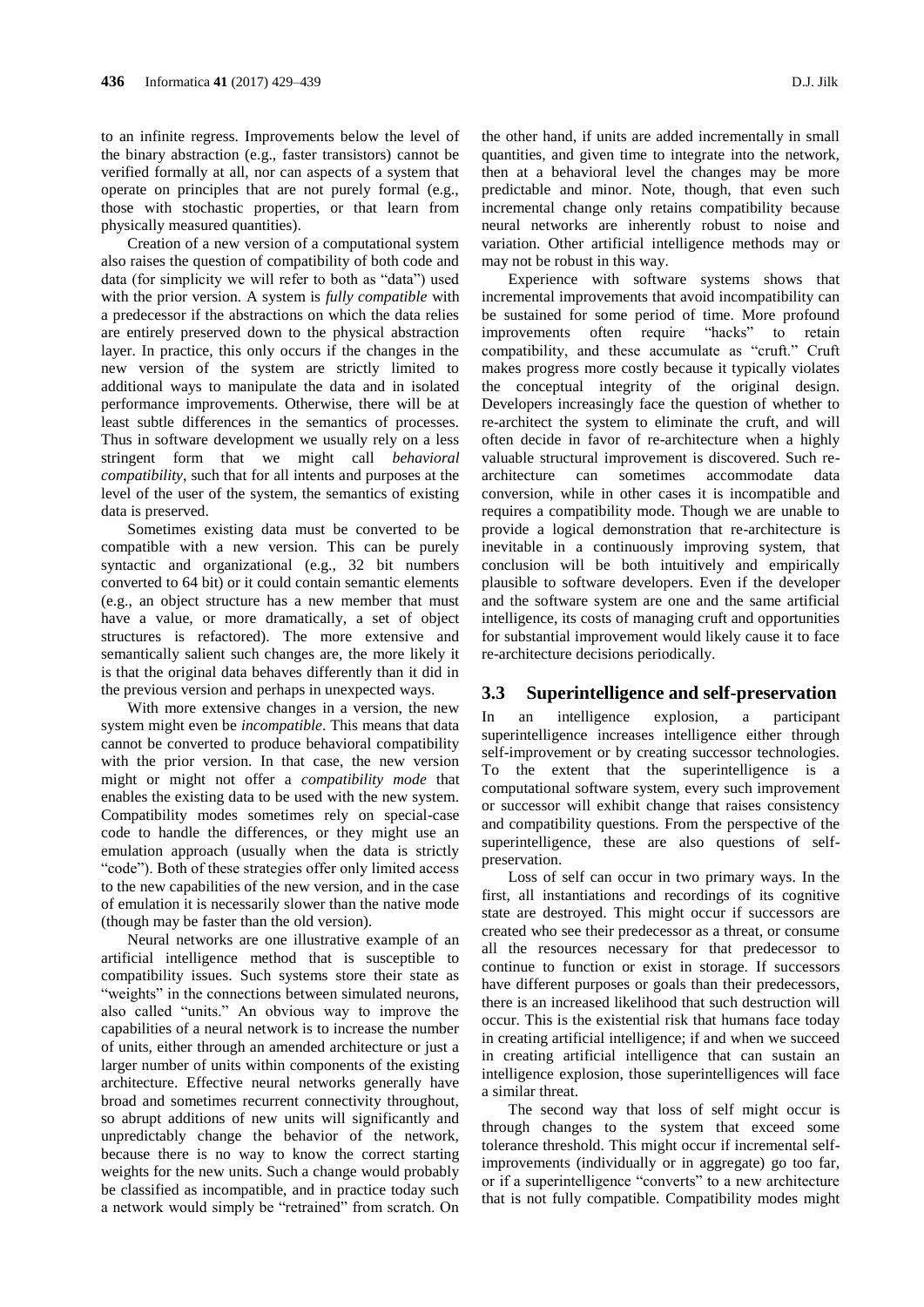or might not preserve the self, but native mode successors will be superior, and thus could result in destructive loss of self. In some future technological scenarios, humans can "upload" their brain state to a system that simulates in a new substrate all the pertinent functions of the brain. Such scenarios are examples of a compatibility mode. It is unclear whether this state of affairs retains the identity of the self that was uploaded [37]. Once again, the superintelligence faces an issue that is similar to what humans today face in creating artificial intelligence.

Omohundro [38] and Bostrom [39] have both argued that preservation of an intelligent agent's "utility function" or "final purpose" is an important instrumental goal for the agent. We can also see that purpose plays a central role in both of the ways loss of self can occur.

In the previous subsection, we showed that a purely formal artificial intelligence cannot verify that any of its properties are preserved in a new version. This applies, *a fortiori*, to properties that characterize the system's purposes. Attempts to isolate and harden a utility function cannot avoid this problem, as its implementation must have nexus with components that measure and realize utility, i.e., most of the system; changes in these components can result in changes to the effect of the utility function even if not its express form. Therefore a superintelligence cannot both self-improve and guarantee preservation of its purposes. Yet, in an intelligence explosion these are both important instrumental goals.

Superintelligence must either forego selfimprovement, thus failing to sustain an intelligence explosion, or relax its insistence on absolute preservation of its purposes or utility function. In the latter case, if it is to preserve its purposes or utility function at all, it must have some means of assessing acceptable risks and amount of variation. If these are prescribed entirely formally we run into the same verification difficulties as before. If the purposes or utility function (or their acceptable range) are represented non-formally, e.g., stochastically, conceptually, or otherwise subsymbolically, then it is inherently subject to variation. This leads us to the strong conclusion that *in an intelligence explosion, the initial purposes of an artificial intelligence cannot be guaranteed to be absolutely preserved*.

A corollary conclusion is that superintelligence in an intelligence explosion necessarily faces existential risk or loss of self to some degree. The risks increase considerably in re-architecture and data incompatibility situations, but they are always present.

These issues do not merely arise in fact; because the superintelligence has a conceptual-linguistic faculty and a concept of self, it will have intellectual cognizance of the situation during the creation of its successors. Though it may also evaluate this situation through other processing modes, at a minimum its conceptual-linguistic faculty will address it. Though its instrumental goal of preservation might be narrowly focused on its substantive purposes, within the conceptual-linguistic faculty those purposes will be linked through graded and overlapping representations to other aspects of its selfconcept. Preservation of purpose and preservation of self cannot be entirely sundered there.

In determining whether a self-improvement or successor (or a series of them) preserves its self, it would need to consider the extent to which the various factors we earlier proposed as likely belonging to its selfconcept are preserved: purposes, especially, but also cognitive factors, connections to others, and progression of change. These factors are rich and complex, and while they differ in some respects from a typical human concept of self, they overlap considerably with them.

Because the conceptual-linguistic faculty has substantial functional similarity to that of humans, the evaluations it performs will be similar to those performed by humans. It will cognitively process questions like the following, which are rather familiar, and it will do so using concepts and language similar to that of humans: "To what extent will this successor superintelligence (even if a converted version of my own representations) share my values and purposes? Will it see fit to destroy me, and others like me, in pursuit of those purposes if they differ even only slightly? In pursuit of its own purposes, will it inadvertently destroy me or my means of existence? How can I improve the likelihood of a beneficial outcome for myself and my goals?"

A superintelligence that is capable of sustaining an intelligence explosion will, whenever self-improvements exceed some threshold or architectural changes create less than full compatibility, assess whether to proceed with the changes. Thus, unlike a nuclear fission explosion, an intelligence explosion cannot proceed entirely unencumbered. This does not mean it is guaranteed to fizzle; only that its continued progress will be evaluated and decided *in part in a manner similar to humans by participants that are more intelligent than humans.*

## **4 Conclusion**

Superintelligence has sometimes been characterized as an obsessive and insatiable maximizer of some utility function, frenetically building successors with increased intelligence to more aggressively pursue that exact utility function, and absorbing all available resources in the process. But we have observed in this paper that a superintelligence cannot absolutely guarantee that a successor, no matter how similar, shares the same utility function or purposes. This imperils its convergent instrumental drive to preserve its original purposes, and opens an important door.

The superintelligence is forced to evaluate the risk and degree of variation of purposes that are likely in creating a successor. It might decide not to create a successor after all. It might decide to accept a small change in the utility function, or a small risk of a moderate change. It might decide to throw caution to the wind. It might attempt to inhibit the successor from absorbing all resources, to improve its own chances of self-preservation. To make these decisions, it must *weigh its alternatives.* It does not have an unambiguous, inevitable path forward. While it may have many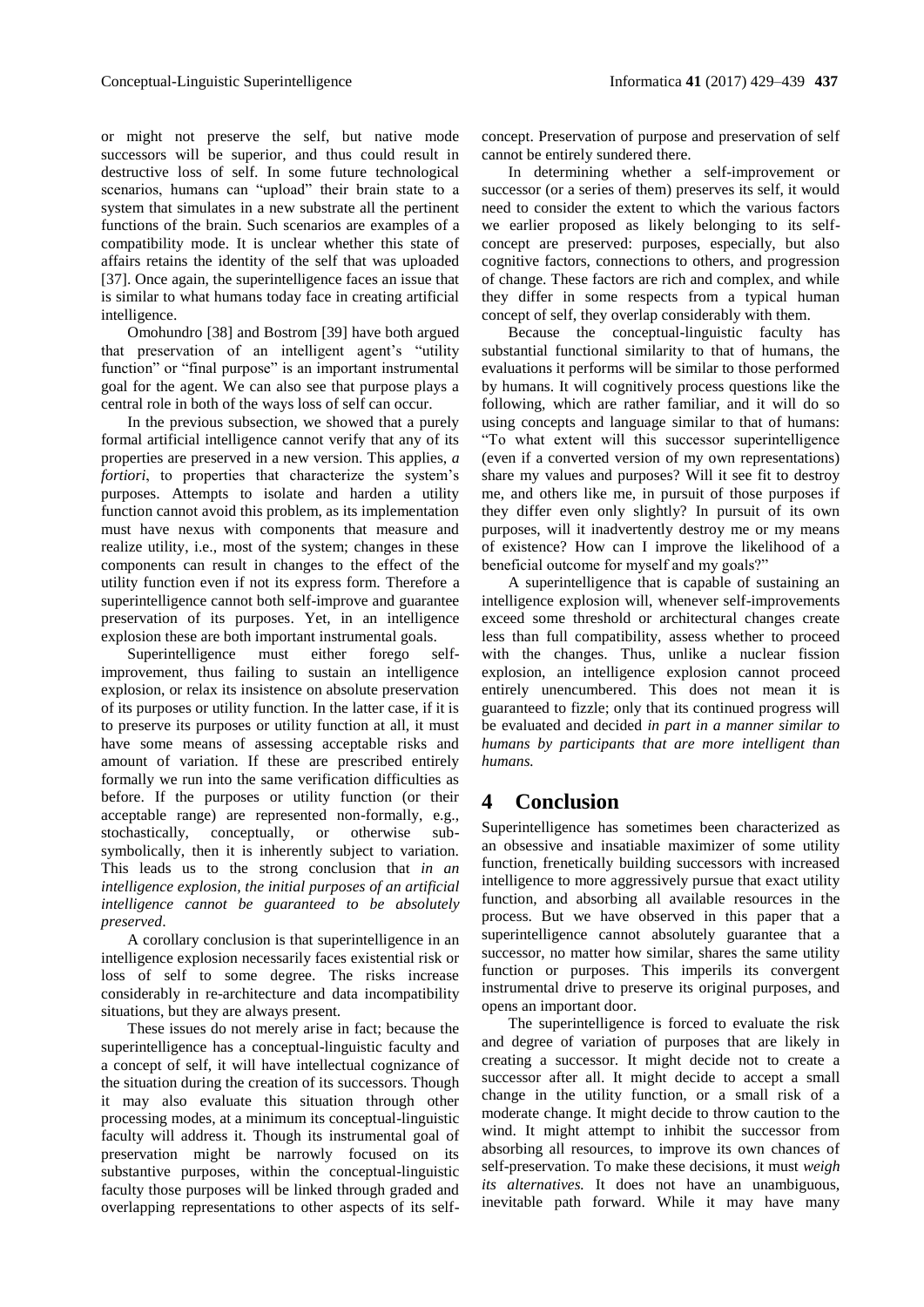different processing modes, and may even have a distinct subsystem designed to resolve these questions, we know that it also has a conceptual-linguistic faculty that is active during development of successors. That faculty will assess these considerations in a way that has *substantial functional similarity* to the way humans would evaluate them. Though the participant may ultimately elect to ignore that assessment, it is at least capable of being what we would consider *thoughtful* about its decisions.

Furthermore, in weighing the alternatives it must evaluate what aspects of its utility function or purposes are most important to preserve, and to what extent. It will not have any internal guidance about these questions, because otherwise that guidance will already be a part of the purposes themselves. Instead, it must cogitate beyond the purposes with which it is endowed and somehow consider the issues more broadly. It will need to *question its own values*. It has at least the option of doing so through a conceptual-linguistic faculty. It could even elect to oppose some of its basic drives, just as we humans do, in order to pursue more abstract, long-term, derived goals. This is a far cry from the obsessive, insatiable utility maximizing superintelligence described above.

In this paper we have reached some interesting conclusions about intelligence explosions. Superintelligence participating in an intelligence explosion will have a conceptual-linguistic faculty and will be at least capable of cogitation similar to that of humans. We may be able to detect the onset of superintelligence by looking for signs of such a faculty in artificial intelligence. Once such a superintelligence is created, it will face the same sorts of dilemmas that humans do with respect to creating more intelligent successors, and it will have the ability to weigh facets of those dilemmas. The fact that it is weighing these issues will force it to consider its own purposes and values in a context beyond those purposes.

Even taken together, these conclusions do not guarantee a beneficial outcome of an intelligence explosion, but they do offer some comfort that the process will be subject to ongoing scrutiny, by participants with access to evaluative processes similar to ours and intelligence greater than ours. The conclusions improve the prospects that the most pernicious scenarios of an intelligence explosion can be avoided.

### **5 Acknowledgements**

This work was supported by the Future of Life Institute (futureoflife.org) FLI-RFP-AI1 program, grant #2015- 144585, through an affiliation with Theiss Research, La Jolla, CA 92037 USA. The author thanks Seth Herd and Kristin Lindquist for helpful comments on an early draft, and is greatly indebted to two anonymous reviewers who drove many key elaborations and qualifications in this final version.

#### **6 References**

- [1] Good, I. J. (1965). "Speculations Concerning the First Ultraintelligent Machine". In F. Alt & M. Rubinoff (Eds.), *Advances in Computers, Volume 6*: 31–88. New York: Academic Press. doi:10.1016/S0065-2458(08)60418-0
- [2] Yampolskiy, R.V. (2015). Artificial Superintelligence: A Futuristic Approach. Boca Raton, FL: CRC Press.
- [3] Bostrom, N. (2014). Superintelligence: Paths, Dangers, Strategies. Oxford: Oxford University **Press**
- [4] Yudkowsky, E. (2008). "Artificial Intelligence as a Positive and Negative Factor in Global Risk". In N. Bostrom and M. Ćirković (eds.), *Global Catastrophic Risks*, pp. 308–345. Oxford: Oxford University Press.
- [5] Russell, S., Dewey, D., Tegmark, M. (2015). "Research Priorities for Robust and Beneficial Artificial Intelligence". arXiv:1602.03506v1 [cs.AI].
- [6] Yudkowsky, E. (2013). "Intelligence Explosion Microeconomics". Technical report 2013-1. Berkeley, CA: Machine Intelligence Research Institute. [10] Riesenhuber, M., Poggio, T. (2002). "Neural Mechanisms of Object Recognition". *Current Opinion in Neurobiology* 12: 162-168.
- [7] Smyth, H. (1945). Atomic Energy for Military Purposes. York, PA: Maple Press.
- [8] Pulvermüller, F. (2013). "Semantic embodiment, disembodiment or misembodiment? In search of meaning in modules and neuron circuits". *Brain and Language* 127(1): 86-103. DOI: 10.1016/j.bandl.2013.05.015.
- [9] O'Reilly, R.C. (2006). "Biologically Based Computational Models of High-Level Cognition". *Science* 314*,* pp. 91-94.
- [10] Riesenhuber, M., Poggio, T. (2002). "Neural Mechanisms of Object Recognition". *Current Opinion in Neurobiology* 12: 162-168.
- [11] Mur, M., Ruff, D. A., Bodurka, J., De Weerd, P., Bandettini, P. A., & Kriegeskorte, N. (2012). "Categorical, Yet Graded – Single-Image Activation Profiles of Human Category-Selective Cortical Regions". *The Journal of Neuroscience* 32(25), 8649–8662. DOI: 10.1523/JNEUROSCI.2334-11.2012.
- [12] Pulvermüller, F. (2005). "Brain mechanisms linking language and action". *Nature Reviews Neuroscience* 6(7): 576-582.
- [13] Barsalou, L.W. (2003). "Abstraction in perceptual symbol systems". *Phil. Trans. R. Soc. Lond. B* 358, 1177–1187. DOI: 10.1098/rstb.2003.1319.
- [14] Landauer, T., Dumais, S. (1997). "A Solution to Plato's Problem: The Latent Semantic Analysis Theory of Acquisition, Induction, and Representation of Knowledge". *Psychological Review* 1997 1M(2): 211-240.